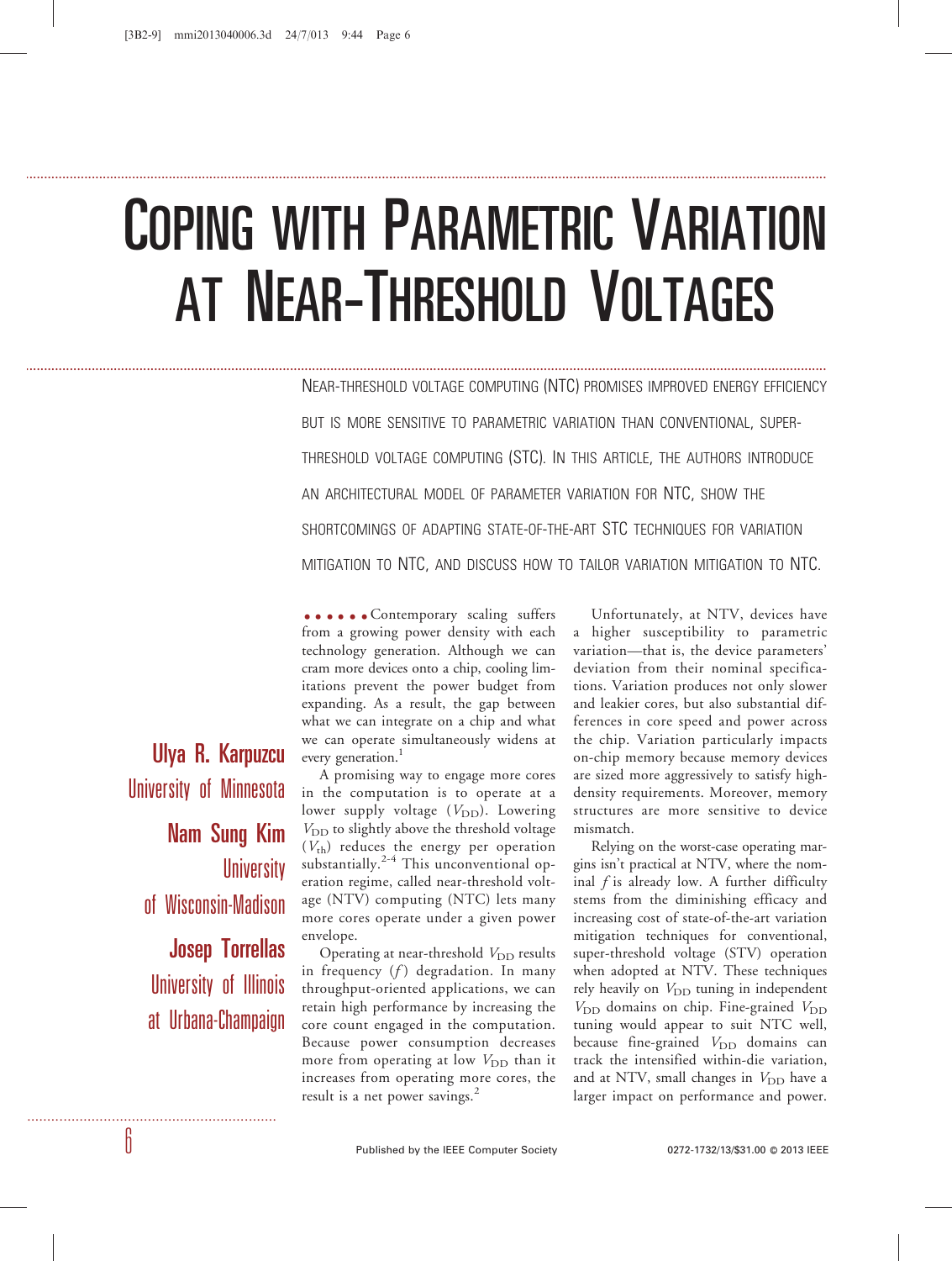Unfortunately, state-of-the-art on-chip  $V_{\text{DD}}$ regulation is energy inefficient,<sup>5</sup> barely tolerable in the energy-conscious NTC environment.

Without addressing variation, we can't unlock NTC's potential. In this article, we confront variation by introducing an architectural model of parametric variation at NTV. We use the model to show the shortcomings of adopting state-of-the-art STC techniques for variation mitigation at NTV. We also examine how to tailor variation mitigation to NTC, using a single- $V_{DD}$ -domain many-core organization called EnergySmart.

## Background

In this section, we cover the basics of NTV operation and the impact of parametric variation at NTV.

### NTV operation basics

For the current technology, the NTC  $V_{\text{DD}}$  is about 0.5 V, while the STC  $V_{\text{DD}}$  is about 1 V. Figure 1 depicts the power,  $f$ , and energy per operation as a function of V<sub>DD</sub>.<sup>3,6</sup> At NTC, the energy per operation improves by 2 to  $5 \times$  over STC, at the expense of a 5 to  $10 \times f$  degradation. As a result, power reduces by 10 to  $50\times$ , which enables more cores to fit into a given power budget.

The minimum power and energy-peroperation points fall into the subthreshold regime ( $V_{\text{DD}} < V_{\text{th}}$ ), where f degrades significantly. The STV regime accommodates the maximum  $f<sub>i</sub>$  at the cost of notably higher power and energy per operation. The NTV regime is a sweet spot, with power savings closer to subthreshold but with f closer to STV. Away from NTV, higher  $V_{DD}$  leads to substantially higher power, and lower  $V_{\text{DD}}$  to substantially lower  $f$ .

## Impact of parametric variation at NTV

Parametric variation is the discrepancy between the device parameters' design specification and the actual values. It is caused by manufacturing imperfections, and gets worse as feature sizes shrink. Within-die (WID) variation has a systematic and a random component. The former is typically caused by lithographic irregularities, while the latter is caused by varying dopant concentrations.



Figure 1. Power, frequency  $(f)$ , and energy per operation as a function of supply voltage  $(V_{DD})^{3,6}$  At near-threshold voltage computing (NTC), the energy per operation improves by about 2 to  $5\times$  over super-threshold voltage computing (STC), at the expense of a 5 to  $10\times$  f degradation.  $(V_{DD}:$  supply voltage;  $V_{th}:$  threshold voltage.)

A processor or memory block's  $f$  of operation and power consumption depends on two key parameters vulnerable to variation:  $V_{\text{th}}$  and effective channel length  $(L_{\text{eff}})$ .

In a many-core setting, WID variation in  $V_{\text{th}}$  and  $L_{\text{eff}}$  widens the spread of the cores' (and memory blocks') f distributions. This results in a lower operating  $f$ , because the distribution tail determines the  $f$ . Moreover, WID variation in  $V_{\text{th}}$  increases the static power consumption because devices with lower  $V_{\text{th}}$  consume more than devices with higher  $V_{\text{th}}$  save. The higher the variation in  $V_{\text{th}}$  and  $L_{\text{eff}}$ , the higher the variation in  $f$ and power across cores and memories.

NTV operation intensifies the susceptibility to parametric variation. As  $V_{\text{DD}}$  gets close to  $V_{\text{th}}$ , the transistor's switching speed becomes more sensitive to variation. As a result, the timing guardband required to tolerate a fixed amount of  $V_{\text{th}}$  variation grows as  $V<sub>DD</sub>$  decreases. This is shown in Figure 2, from Chang et al. $<sup>2</sup>$ </sup>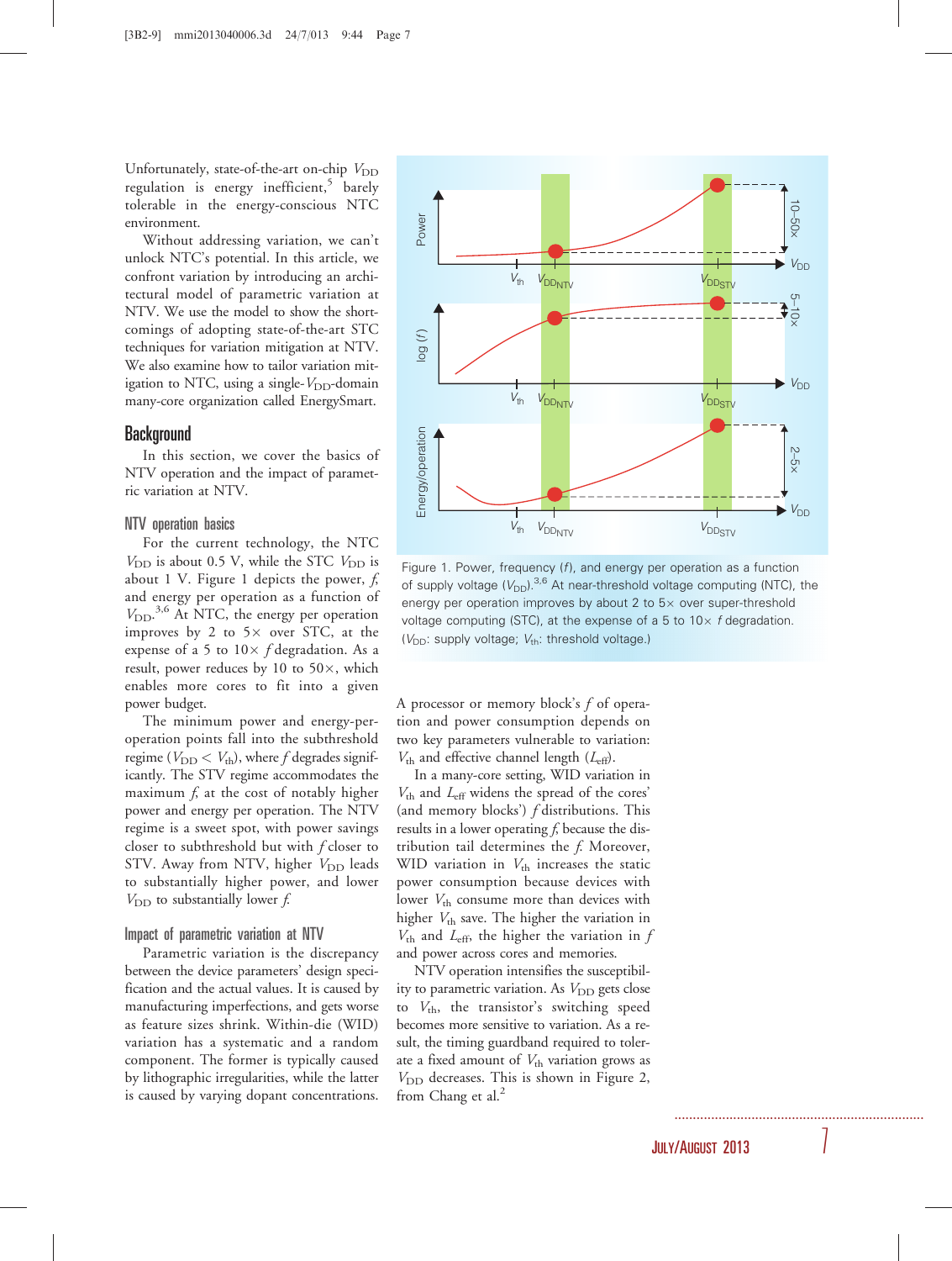

...............................................................................................................................................................................................

Figure 2. Evolution of variation-induced timing guardband with  $V_{DD}$ .<sup>2</sup> NTC intensifies the susceptibility to parametric variation.

The overall effect is higher f variation at NTV and, thus, higher dynamic power variation.

As  $V_{\text{DD}}$  gets closer to  $V_{\text{th}}$ , both dynamic and static power decrease. However, they do so at a different pace: static power reduces less. Thus, the share of static power increases. Because static power depends exponentially on  $V_{\text{th}}$ ,  $V_{\text{th}}$  variation also causes substantial power variation at NTV.

## Characterizing parametric variation at NTV

Quantitative characterization of the impact of variation is critical for the design of NTV-specific variation mitigation techniques. Consequently, we developed Varius-NTV, $^7$  an architectural variation model for NTC. The model is based on the Varius model for STC.<sup>8</sup> Varius-NTV addresses four main limitations of Varius when adopted at NTV.

- The Varius performance model relies on the alpha-power law, which isn't accurate in the NTV regime.
- The Varius memory model uses a sixtransistor (6T) static RAM (SRAM) cell that can't reliably operate at NTV.
- The Varius memory model only considers read timing errors, while other memory error modes dominate at NTV.
- The Varius memory model neglects the leakage current's impact in the memory timing analysis, which becomes substantial at NTV.

To obtain the profile of  $V_{\text{th}}$  and  $L_{\text{eff}}$  values on a variation-afflicted chip, Varius-NTV proceeds as follows. To generate these parameters' systematic component, Varius-NTV superimposes a grid on the chip floorplan and samples a Gaussian distribution for each grid point. Because the systematic component exhibits spatial correlation, these sampled values follow a spatial correlation function. Varius-NTV uses a spherical function, wherein the correlation between the values of two points depends only on the distance between them.<sup>7</sup> Because the random component doesn't have spatial correlation, Varius-NTV captures random variation analytically. We then combine the systematic and random components.

We apply the resulting  $V_{\text{th}}$  and  $L_{\text{eff}}$  profiles to the Varius-NTV performance model derived from Markovic et al.<sup>4</sup> The result is the f supported on a per-core and memory-block basis. From the  $V_{th}$  and  $L_{eff}$ profiles, we also extract the minimum operating  $V_{\text{DD}}$  for memories. The  $V_{\text{th}}$  and  $L_{\text{eff}}$ profiles, combined with the  $V_{\text{DD}}$  and f distributions, generate the values of the static and dynamic power consumption in cores and memory blocks.

Varius-NTV uses an eight-transistor (8T) SRAM cell.<sup>9</sup> This cell can operate robustly at NTV because we can independently optimize the read and write paths with a marginal cell-area increase. In the classical 6T cell, read optimizations conflict with write optimizations.<sup>10</sup>

Varius-NTV also provides the variationinduced error rates as a function of the operating  $V_{\text{DD}}$  and f. These errors are timing errors for logic, and timing, stability, and hold errors for memories. A logic timing error occurs if variation slows down logic so that it fails to meet timing at the designated f. For memories, Varius-NTV covers various types of errors:

- read (and write) timing errors, which occur if a read (or write) isn't performed within the designated duration owing to variation-induced slowdown;
- a write stability error, which occurs if the cell content can't be modified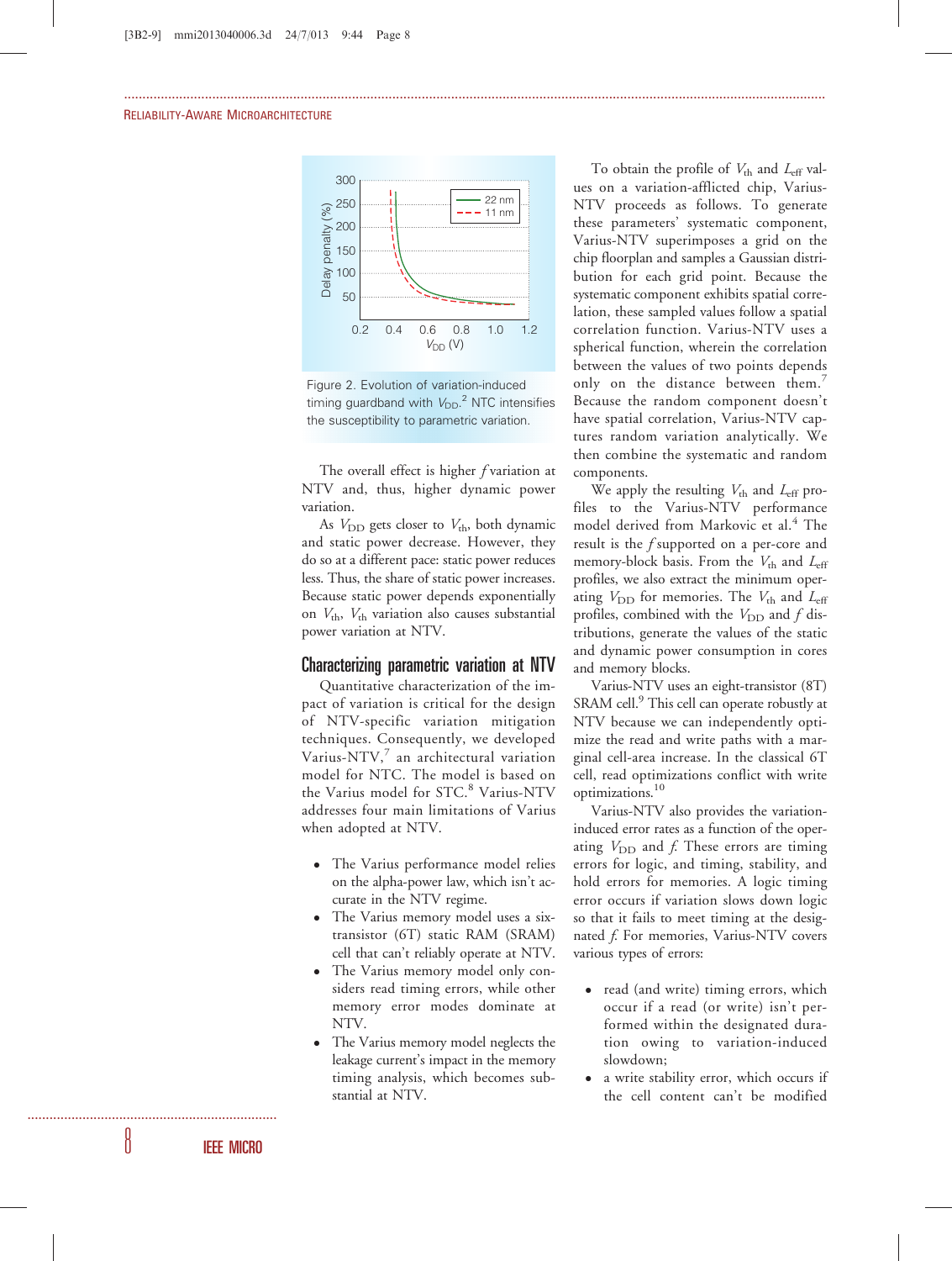# ............................................................................................................................................................................................... Using Varius-NTV to Provide Timing Analysis

Figure A shows how to use Varius-NTV to provide timing information for a chip. Varius-NTV takes the chip floorplan and a distribution of the variation-free path delays for each pipeline stage. On the bottom left of the figure, we see the path delay distribution for one such stage. The stage can cycle at  $f_{\text{NOM}}$ . Varius-NTV has models to compute the parametric variation's effect on logic structures (Figure A, upper middle box) and memory structures (Figure A, lower middle box).

The top right of the figure shows the impact of variation on the stage's path delay distribution. Some paths become faster, while others become slower. The stage's new frequency is now lower  $(f_{VAR})$ . Varius-NTV can also generate the timing error rate as a function of  $V_{DD}$  for a fixed operating frequency f (Figure A, bottom right). A higher  $V_{DD}$  results in faster paths, reducing the likelihood of timing errors.



Figure A. Using Varius-NTV to provide timing information for a chip. Varius-NTV has models to compute the parametric variation's effect on logic and memory structures.

even if the write duration were to be extended to infinity; and

 a hold error, which results in the loss of the cell content due to excessive leakage under variation while the cell isn't being accessed.

The 8T cell eliminates bit-flips during reads by construction.

We can use Varius-NTV in numerous ways. For example, we can use it to generate a safe f and  $V_{\text{DD}}$  operating point for a chip or to generate on-chip distributions of  $f$ , minimum  $V_{\text{DD}}$ , or power dissipation. It can also provide a given design's timing, stability, or hold error rates. Finally, we can use it to explore the design space by having a chip conform to a target  $f$  and power budget or a target timing, stability, or hold error rate in the presence of variations. For the case of timing analysis, see the ''Using Varius-NTV to Provide Timing Analysis'' sidebar.

## Coping with parametric variation at NTV

Addressing NTV's higher susceptibility to parametric variation is critical. Currently, designers mostly handle variation at STV using adaptive body biasing  $(ABB)^{11}$  and multiple on-chip  $V_{\text{DD}}$  domains.<sup>12</sup> Unfortunately, these techniques exhibit diminished efficacy and higher cost at NTV.

Specifically, ABB's usefulness will likely abate in the future given the emerging device technologies. On the other hand, multiple on-chip  $V_{\text{DD}}$  domains with independent  $V_{\text{DD}}$  scaling would appear to be useful at NTV. Indeed, because WID variation becomes more significant at NTV, chip neighborhoods could benefit more from the decoupling of  $V_{\text{DD}}$  values. Moreover, at NTV, small changes in  $V_{\text{DD}}$  have a relatively larger impact on performance and energy.

However, several limitations make the use of multiple  $V_{\text{DD}}$  domains at NTV less attractive.<sup>13</sup> First, the power efficiency of on-chip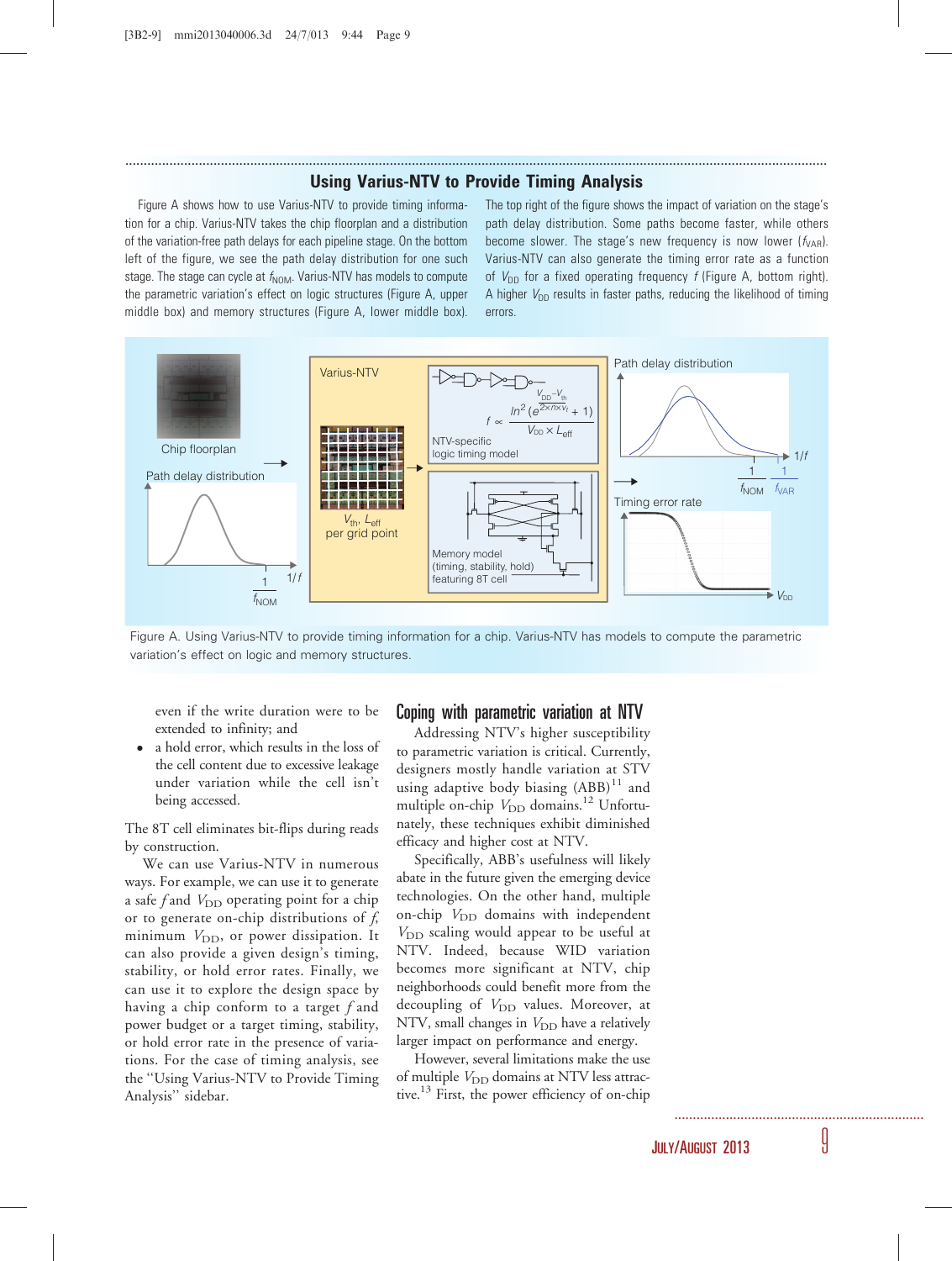#### RELIABILITY-AWARE MICROARCHITECTURE





 $V_{\text{DD}}$  switching regulators is limited—it's often in the 75 to 90 percent range for realistic operating conditions. Having  $V_{\text{DD}}$  regulators on-chip is the only way to support many domains with modest cost. Second, small  $V_{\text{DD}}$  domains are susceptible to deeper  $V<sub>DD</sub>$  droops, owing to the lower averaging effects in the current that the domain draws. To guard against droop-induced errors, we need larger  $V_{\text{DD}}$  guardbands in these small  $V_{\text{DD}}$  domains. Finally, an NTV chip will be physically large, possibly containing hundreds of cores. To minimize the cost, each domain will likely include a sizable number of cores, with nontrivial withindomain variation. This will lead to a  $V_{\text{DD}}$ setting that's suboptimal for individual cores. On top of all this, on-chip switching regulators also consume substantial area and introduce design complexity.

...............................................................................................................................................................................................

Such limitations suggest a different type of architecture for future NTV many-core chips. Thus, we propose EnergySmart, an architecture that eschews multiple on-chip  $V_{\text{DD}}$ domains for energy efficiency.<sup>13</sup> EnergySmart keeps a single  $V_{\text{DD}}$  in the whole chip. It supports dynamic voltage and frequency scaling (DVFS), but applies it globally across the chip. To inexpensively handle variations, EnergySmart supports only f domains. It is organized in clusters of cores, where each cluster is potentially an  $f$  domain. With many  $f$  domains, the chip

still has many degrees of freedom to tackle process variation and is simple.

To attain energy-efficient performance, EnergySmart has an effective core-to-job assignment algorithm. Thanks to the chip lacking  $V_{\text{DD}}$  domains, the assignment algorithm is simple: it must select only the  $f$  of the chosen clusters at the global  $V_{\text{DD}}$ , rather than the  $V_{\text{DD}}$  and f of all the clusters. The result is an effective algorithm. $13$  In addition, we also show that the lower speed of  $V_{\text{DD}}$ changes without on-chip  $V_{\text{DD}}$  regulators doesn't hamper effective DVFS.<sup>13</sup>

## Evaluation

To quantify the impact of variation at NTV, we simulate a hypothetical chip with 288 cores organized in 36 tiles at 11 nm (Figure 3). The chip size is about 20 mm  $\times$ 20 mm. Each tile has eight cores with their own memory block, and a tile memory block. Each core is a single-issue engine where memory accesses can be overlapped with each other and with computation. The per-core memory is used as a private level-1 (L1) cache, whereas the tile memory is used as a shared level-2 (L2) cache. The chip uses a fully mapped directory-based MESI (modified, exclusive, shared, invalid) coherence protocol where each pointer corresponds to one tile. The interconnection network is a 2D torus across tiles and a bus inside each tile.

The nominal values of  $V_{\text{DD}}$  and  $f$  are 0.55 V and 1.0 GHz, which approximately correspond to 0.77 V and 3.0 GHz for STC. The Varius-NTV parameter values are  $(\sigma/\mu)_{Vth} = 15$  percent,  $(\sigma/\mu)_{Leff} = 7.5$  percent, and  $\phi = 0.1$ . We derived the technology parameters from the *International Technology* Roadmap for Semiconductors (www.itrs.net) and fine-tuned them considering industry projections for 11 nm. The power budget is fixed at 100 W.

To evaluate performance and power, we interfaced Pin<sup>14</sup> over a user-level Pthreads library to the SESC simulator (http://sesc. sourceforge.net). The power analysis used  $McPAT<sup>15</sup>$  scaled to 11 nm. We ran multiprogrammed workloads that contained the following Parsec (Princeton Application Repository for Shared-Memory Computers) applications:<sup>16</sup> blackscholes, ferret, fluidanimate,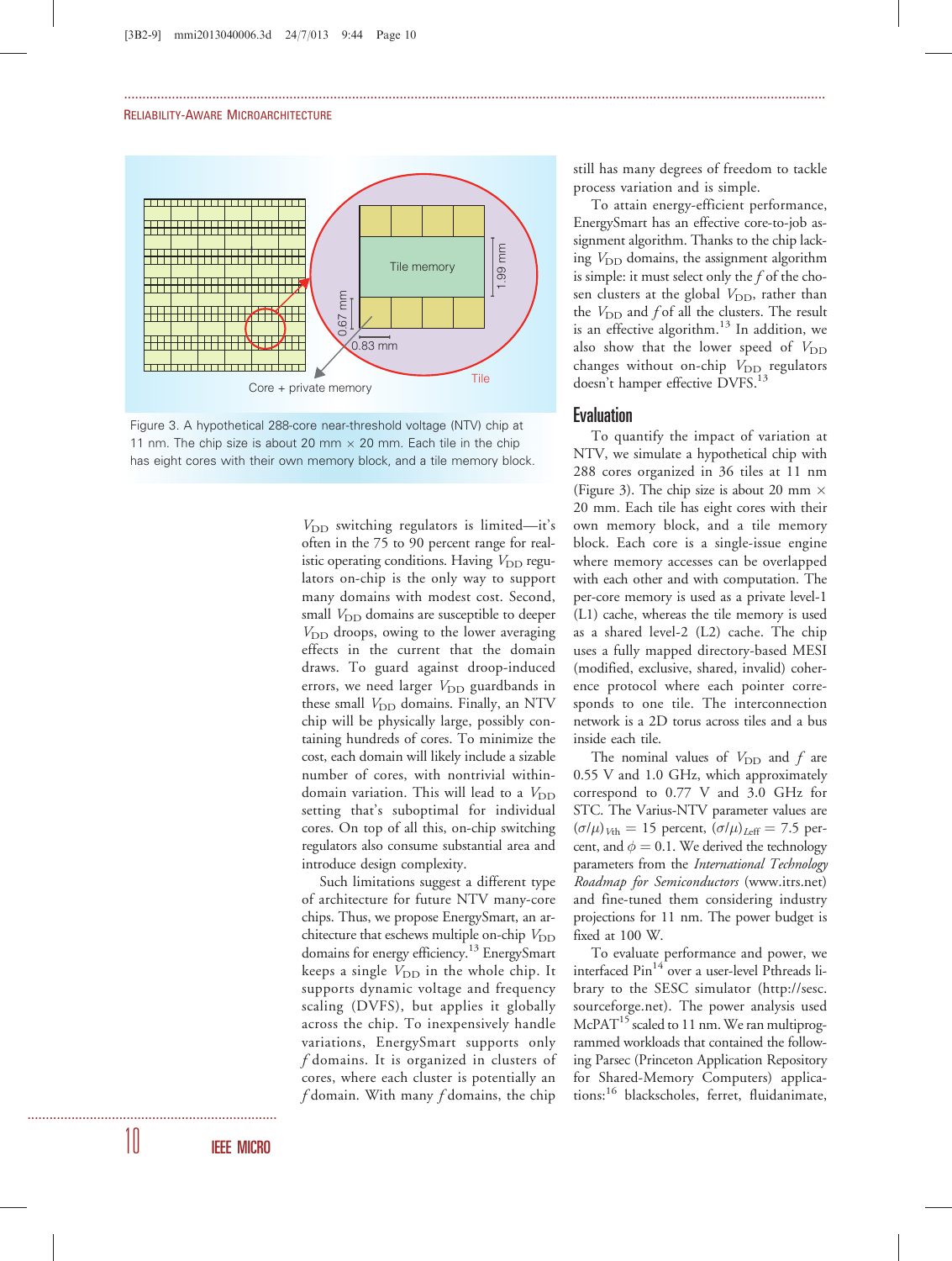raytrace, swaptions, canneal, dedup, and streamcluster. Each application ran with 8 threads in parallel and was mapped to a single tile. The complete region of interest was executed for the simsmall input data set.

## Operating point under variation

To determine the operating  $V_{\text{DD}}$  and f in the presence of variation, we began by finding the minimum sustainable  $V_{\text{DD}}$  per memory block ( $V_{\text{DD\_MIN}}$ ). To this end, Varius-NTV first estimated the memory block's  $V_{\text{DD\_HOLD}}$ , which is the minimum  $V_{\text{DD}}$ that still avoids hold errors. Varius-NTV then performed write stability analysis for the memory block, to guarantee that operation at  $V_{\text{DD HOLD}}$  didn't cause write stability errors. After this step, Varius-NTV could select a higher  $V_{\text{DD}}$  if the write stability error rate at V<sub>DD\_HOLD</sub> exceeded a tolerable threshold. If the resulting  $V_{\text{DD\_MIN}}$  is higher than  $V_{\text{th}}$  (a very likely scenario), then it represents the minimum possible  $V_{DD}$  at NTV for the memory block. We performed this process in all the memory blocks.

The  $V_{\text{DD-MIN}}$  for the logic blocks in a tile is the minimum  $V_{\text{DD}}$  for which there are no timing errors in the logic when operating at a target  $f$ . In our analysis, however, we imposed the highest  $V_{\text{DD\_MIN}}$  of the memory blocks in the tile on the logic blocks of the tile, and set the operating  $f$  of the cores in the tile accordingly. Hence, given the  $V_{\text{DD-MIN}}$  of the memory blocks in the tile, Varius-NTV performed timing analysis to calculate the fs of memory and logic blocks in the tile. The tile's slowest path determined the highest  $f$  that all the blocks in the tile can support at the fixed  $V_{\text{DD\_MIN}}$ .

## Impact of variation at STV versus NTV

To characterize variation in the chip of Figure 3, we considered three types of onchip blocks separately: logic (core pipelines), small memories (per-core local memories), and large memories (tile memories). The highest  $V_{\text{DD\_MIN}}$  across all of the blocks in the chip sets the chip's operating voltage  $(V_{\text{DD OP}})$ . For this experiment only, each block cycles at the maximum  $f$ that it can support at  $V_{\text{DDOP}}$ . We sampled 100 chips generated by Varius-NTV.

To quantify intra-tile variations, we computed, for each tile, the f ratio of the fastest pipeline to the slowest one in the tile. We recorded the mean of this f ratio over all of a chip's tiles and called it IntraPipe. We repeated the same process for the local memories in the tile and called it IntraMem. For inter-tile variations, we measured the  $f$  ratio of the fastest tile memory to the slowest one and called it *InterMem*. We then considered the maximum  $f$  that each tile could support at  $V_{\text{DD\_OP}}$  (which is the lowest f of its pipelines, local memories, and tile memory), and computed the ratio of the  $f$  of the fastest and slowest tiles. We call it InterPipe+Mem. For all these measures, we report the mean over 100 chips, along with 95-percent confidence intervals.

Figure 4a compares these  $f$  ratios for NTV and STV. The f ratios are significantly higher at NTV than at STV for the same parametric variation profile. For example, *InterPipe+Mem* is about 4 at NTV but only about 2.5 at STV. This is because a low  $V_{\text{DD}}$  amplifies the effect of parametric variation on delay. A similar trend applies for the variation in power. Overall, the chip becomes more heterogeneous at NTV.

These experiments used a safe  $V_{\text{DD-OP}}$  for the whole chip, corresponding to the maximum  $V_{\text{DD\_MIN}}$  across all blocks. However, many blocks could support lower  $V_{\text{DD-MIN}}$ values. Figure 4b shows the distribution of the per-tile  $V_{\text{DD} \text{ MIN}}$  in a representative chip. The per-tile  $V_{\text{DD\_MIN}}$  is the maximum  $V_{\text{DD}~\text{MIN}}$  across all the blocks within the tile. The data is shown as a histogram. Per-tile  $V_{\text{DD\_MIN}}$  values vary between 0.49 and 0.57 V.

For the memories, the minimum  $V_{DD}$ needed to avoid write-stability errors is typically slightly higher than the minimum  $V_{DD}$ needed to avoid hold errors. Thus, the former usually determines the  $V_{\text{DD-MIN}}$  of the memory blocks in our experiments.

## Eschewing multiple  $V_{DD}$  domains at NTV

To quantify the limitations that make the use of multiple  $V_{\text{DD}}$  domains less attractive at NTV, we ran our applications on four different variations of the chip in Figure 3. Specifically, the Perf chip environment is a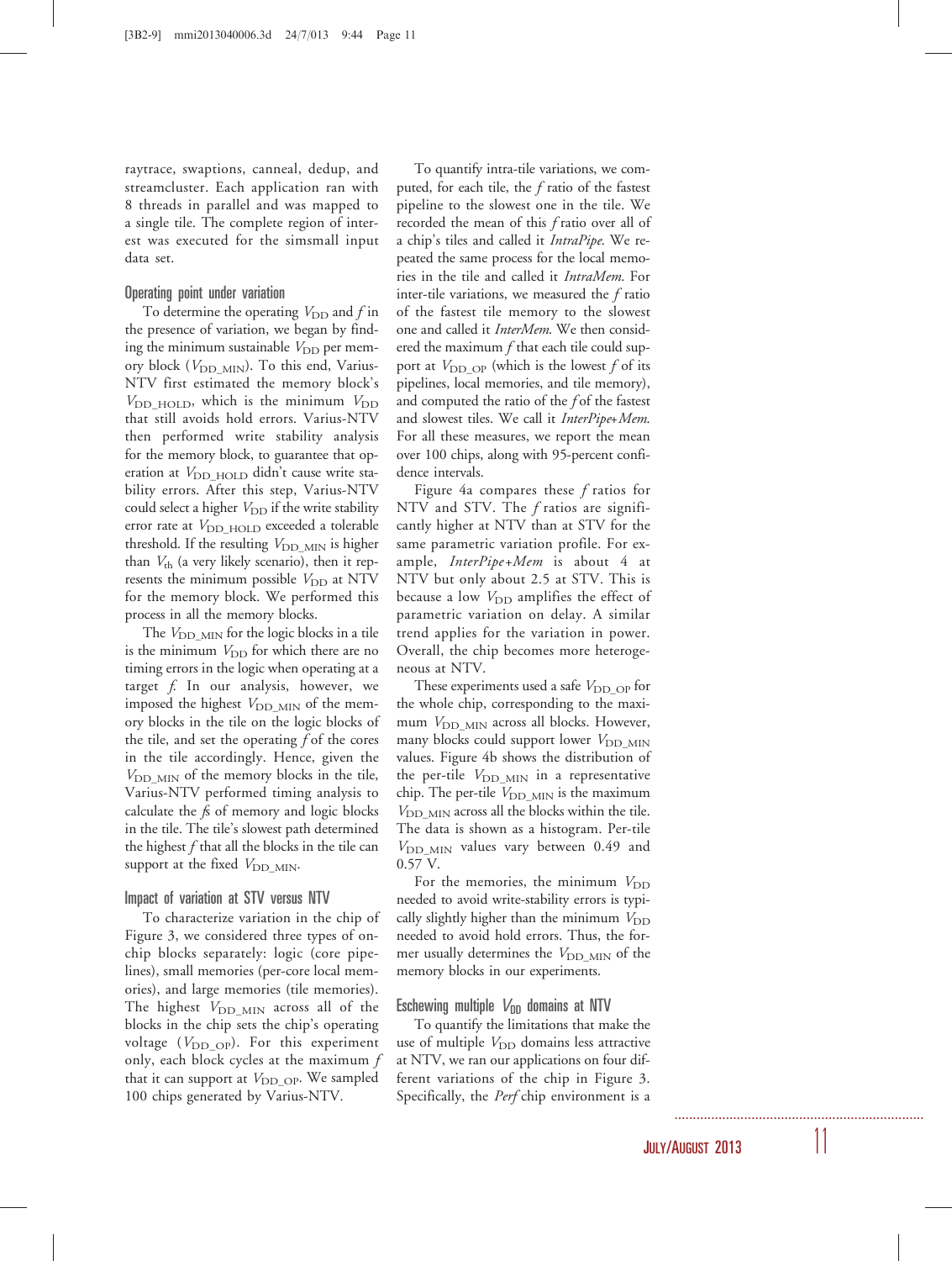

...............................................................................................................................................................................................

Figure 4. Impact of variation on a many-core chip's operating point. Variation in f at NTV and STV (a). The f ratios are higher at NTV than at STV. Distribution of V<sub>DD</sub> <sub>MIN</sub> over all the tiles of a representative NTV chip (b). Per-tile V<sub>DD MIN</sub> values vary between 0.49 and 0.57 V.

perfect chip configuration with a  $V_{\text{DD}}$  and an f domain per tile which doesn't suffer from any  $V_{\text{DD}}$  regulator losses. *Eff* is Perf with the power losses due to the on-chip  $V_{\text{DD}}$  regulators. *EffCoa* is Eff with coarser  $V_{\text{DD}}$  domains—namely, four tiles per  $V_{\text{DD}}$  domain. *EffCoaDyn* is EffCoa plus a 5-percent additional  $V_{\text{DD}}$  guardband. This tolerates potentially deeper dynamic  $V<sub>DD</sub>$  droops resulting from the lower averaging effects in the current drawn by the small domains. Finally, EnergySmart relies on a single  $V_{\text{DD}}$  domain and per-tile f domains.

Figure 5 compares the execution's energy efficiency on the different environments in millions of instructions per second (MIPS) per watt, which is an inverse measure of the energy per operation. The figure shows lines for different power inefficiencies of the  $V_{\text{DD}}$  regulators (5, 10, 15, 20, and 25 percent). For each environment, we report the maximum achievable MIPS/W, assuming oracular application scheduling. This approach favors the multi- $V_{DD}$ domain environments, which require more complex core assignment algorithms owing to the larger number of degrees of freedom—as induced by the multiple  $V_{\text{DD}}$  values. The numbers in the figure are normalized to Perf's MIPS/W.

EnergySmart attains only about 80 percent of Perf's MIPS/W. This is because it doesn't exploit Perf's multiple  $V_{\text{DD}}$  domains and, therefore, operates less energy-efficiently. In the environments with multiple  $V_{\text{DD}}$ domains, the MIPS/W keeps decreasing as more practical overheads are considered (moving from Perf to Eff, EffCoa, and Eff-CoaDyn). For the entire range of  $V_{\text{DD}}$  regulator power losses considered, EnergySmart's MIPS/W remains higher than that of the realistic environment EffCoaDyn.

For a multi- $V_{DD}$ -domain chip to clearly beat EnergySmart, it must require no increase in  $V_{\text{DD}}$  guardband (EffCoa) and use regulators of at most 5 percent power loss. Alternatively, it must support per-tile  $V_{\text{DD}}$ domains without any increase in  $V_{\text{DD}}$  guardband (Eff) and rely on regulators of at most 10 percent power loss. All of these chips would be significantly more complicated and use more area than EnergySmart.

To unlock NTC's energy-efficiency potential, we must understand parametric variation through experimentation and modeling, and develop effective variationmitigation techniques. Otherwise, the promised energy savings of low- $V_{\text{DD}}$  operation will disappear through guardbands and conservative designs.

We expect that new transistor organizations or other devices will appear that might be affected differently by variation. However, it's unlikely that parametric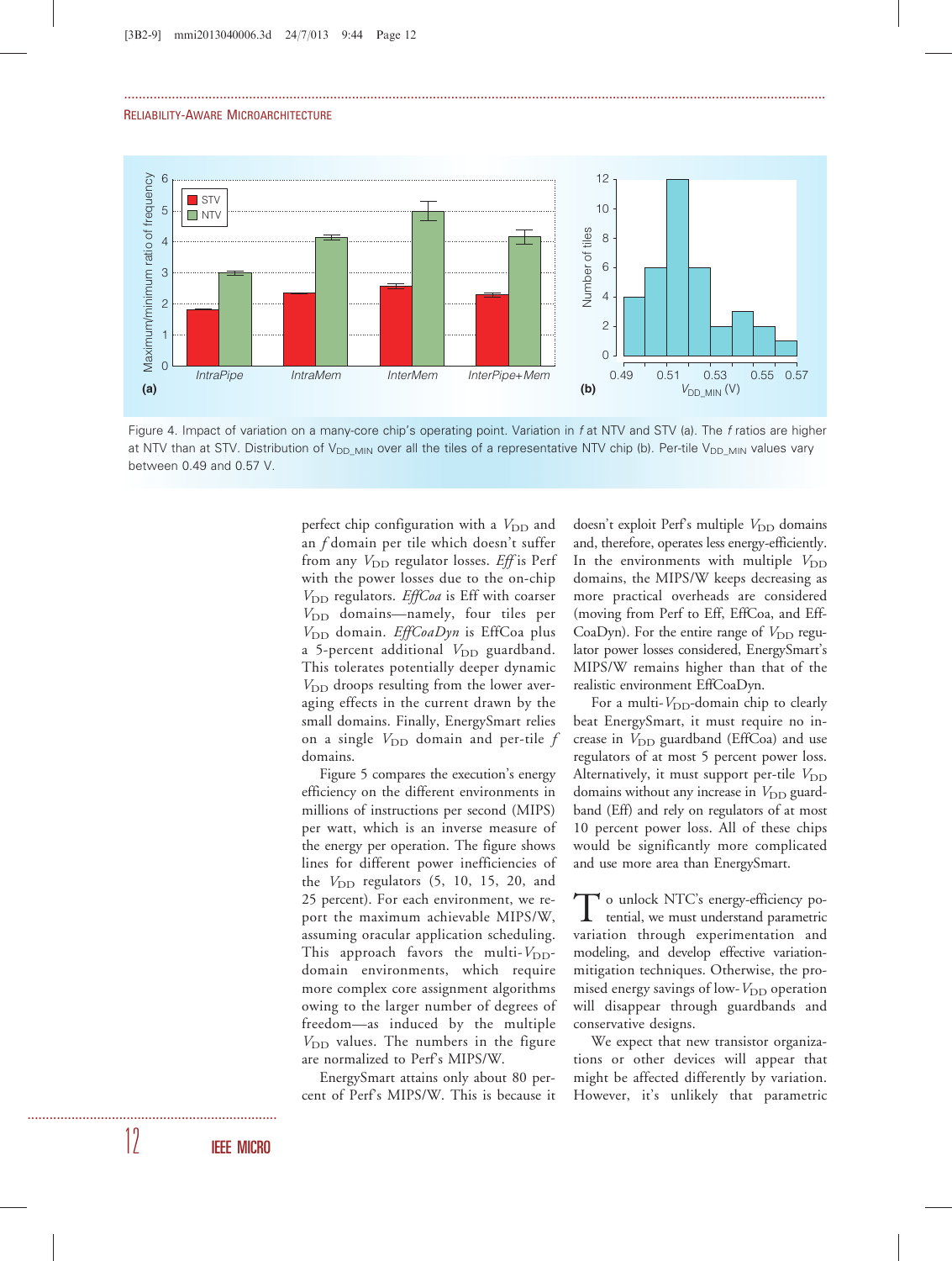variation will cease to be an important problem, given the unrelenting pursuit of aggressive designs. An example is the FinFET, which is also affected by variation.<sup>17</sup> Thus, we will have to continuously refine and extend our variation models.

Power losses in  $V_{\text{DD}}$  regulation are a major obstacle as we seek energy-efficient computing. We need  $V_{\text{DD}}$  regulation that has minimal power, area, and complexity costs. One possible approach is to design  $V_{\text{DD}}$  regulators hierarchically.<sup>5</sup> The first level comprises one or a handful of switching  $V_{\text{DD}}$  regulators (SVR) placed on a stacked die, with devices optimized for the SVR inductances. The second level comprises many on-chip low-drop-out (LDO)  $V_{\text{DD}}$  regulators. Each LDO is connected to one of the first-level SVRs and provides the  $V_{\text{DD}}$  for, say, a single tile. LDOs have a high efficiency if the ratio of their input  $(V_I)$  to output  $(V_O)$  $V_{\text{DD}}$  is close to 1. Thanks to systematic variation, the LDOs in a region of the chip will need to provide very similar  $V_{\Omega}$ . Because they take their  $V_I$  from the same first-level SVR and their  $V_{\text{O}}$  is similar to each other, we can design them so that their efficiency is close to 95 percent. Their area is negligible because their hardware reuses a power-gating circuit. Such a circuit is likely to be already present on chip to power-gate the tile.

For best operation at NTV, we must also optimize the device parameters (such as  $L_{\text{eff}}$ , channel width,  $V_{th}$ , and oxide thickness  $t_{ox}$ ) for operation at NTV. They should be designed to yield the best performance and power tradeoff at NTV—rather than at STV, as current technologies do. This is because a technology is typically optimal for only a relatively narrow range of  $V_{DD}$ .

In the end, robust approaches to mitigate and tolerate parametric variation for 11-nm technologies and beyond will have to come from solutions that span multiple computingstack layers. If the focus is only a single layer—say, circuits approaches—the design will necessarily be conservative, because it will have to assume worst-case conditions for the other layers. We are currently pursuing such a multilayer approach as part of DARPA's Perfect (Power Efficiency Revolution for Embedded Computing Technologies) program, together with another investigator.<sup>18</sup> MICRO



Figure 5. Normalized energy efficiency across different chip environments for a range of  $V_{\text{DD}}$  regulator inefficiencies. Lines for different power inefficiencies of the  $V_{\text{DD}}$  regulators (5, 10, 15, 20, and 25 percent) are shown.

## Acknowledgments

This work was supported in part by generous grants from Intel, Advanced Micro Devices, IBM, the National Science Foundation (CCF-095360 and CCF-1012759), DOE ASCR under award number DE-FC02-10ER2599, KMEST (2012M3A6A6054194), and DARPA under UHPC contract number HR0011- 10-3-0007 and under cooperative agreement HR0011-12-2-0019. Nam Sung Kim has a financial interest in AMD.

#### References

1. M.B. Taylor, ''Is Dark Silicon Useful? Harnessing the Four Horsemen of the Coming Dark Silicon Apocalypse,'' Proc. 49th ACM/EDAC/IEEE Design Automation Conf., IEEE CS, 2012, pp. 1131-1136.

....................................................................

- 2. L. Chang et al., ''Practical Strategies for Power-Efficient Computing Technologies,'' Proc. IEEE, Feb. 2010, pp. 215-236.
- 3. R.G. Dreslinski et al., ''Near-Threshold Computing: Reclaiming Moore's Law Through Energy Efficient Integrated Circuits,'' Proc. IEEE, Feb. 2010, pp. 253-266.
- 4. D. Markovic et al., ''Ultralow-Power Design in Near-Threshold Region,'' Proc. IEEE, Feb. 2010, pp. 237-252.
- 5. A.A. Sinkar et al., ''Low-Cost Per-Core Voltage Domain Support for Power-Constrained